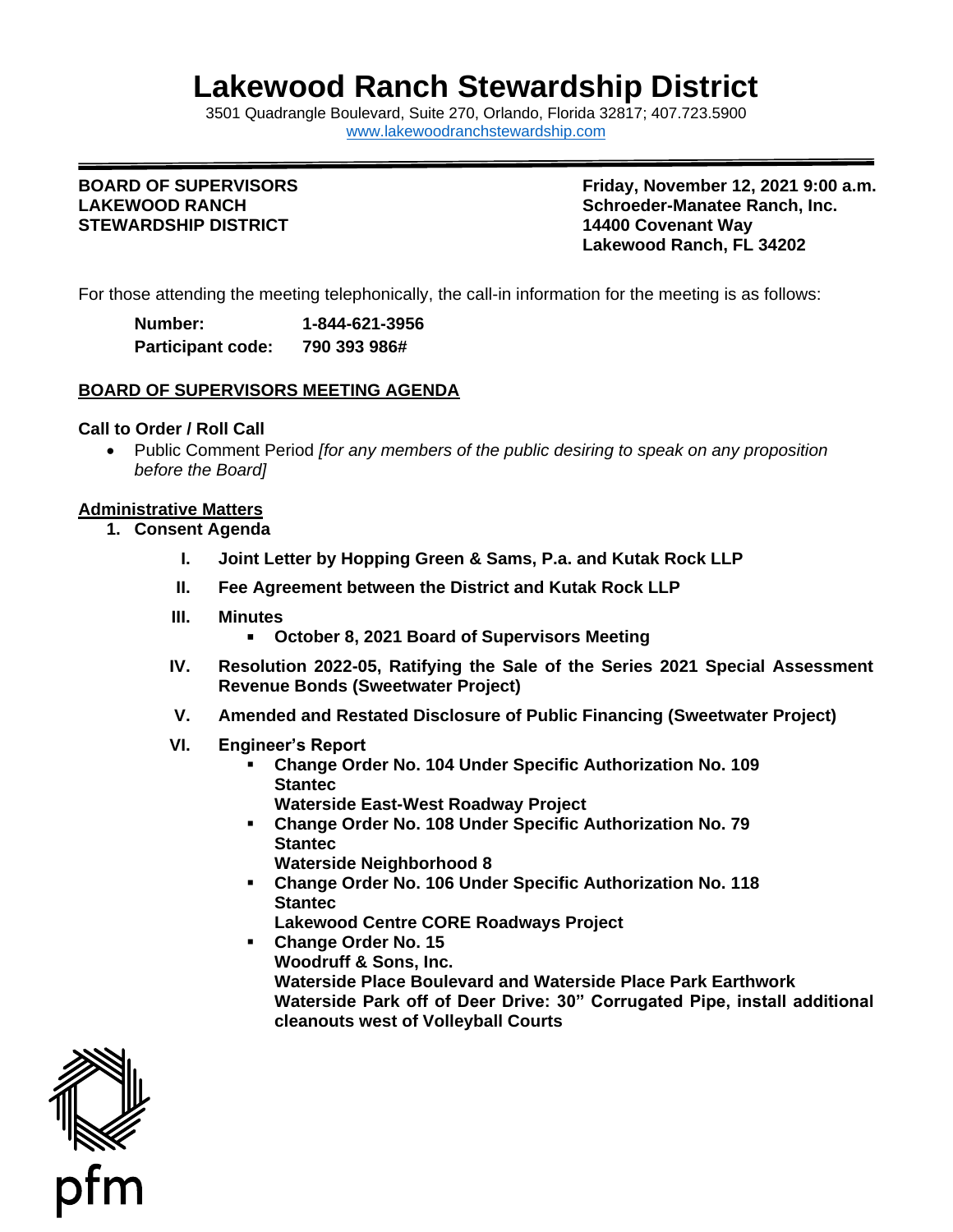**Remove & reinstall underdrain in beach area; surcharge load of sand, quantity overrun – Volleyball sand** 

▪ **Change Order No. 4** 

**MSB Services, LLC** 

**Lorraine Rd & Rangeland Pkwy Traffic Signalization** 

**Concrete add-ons sidewalk improvements (4 Ramps) on Lorraine at 44th Ave E.** 

- **Change Order No. 1 Westcoast Electric Services, Inc. Waterside Place Island Park – Site Lighting and Electrical Cost to supply permit and NOC for Island Park Electrical Installation**
- **Change Order No. 4-Final Woodruff & Sons, Inc. White Eagle & Malachite / 44th Ave E Traffic Signals Final reconciliation of quantities (Sod and Concrete Curb & Gutter)**

## **Business Matters**

- **3. Consideration of Financing Matters Relative to Star Farms Project, Phase 1/2, Series 2021 Bonds** 
	- **A. Public Hearing on the Imposition of Special Assessment** 
		- **o** Public Comments
		- **o** Board Comments
	- **B. Supplemental Engineer's Report**
	- **C. Supplemental Assessment Methodology Report**
	- **D. Resolution 2022-06, Levying Special Assessments**
	- **E. Resolution 2022-07, Delegation Resolution** 
		- **a. Thirty-Sixth Supplemental Trust Indenture**
		- **b. Bond Purchase Contract**
		- **c. Preliminary Limited Offering Memorandum**
		- **d. Continuing Disclosure Agreement**
	- **F. Other Matters** *(provided under separate cover)*
- **4. Consideration of Landscape and Irrigation Maintenance Agreements A. Altec for Core Phase II** 
	-
	- **B. NDL for Masters, Lorraine to Players**
	- **C. NDL for Lorraine SE Sector**
- **5. Consideration of Employee Handbook**
- **6. Consideration of Empower Retirement Proposal for 457B Plan for Stewardship Employees**

#### **Financial Matters**

- **7. Draw Requests** *(provided under separate cover)*
- **8. Compilation Report**

#### **Other Business**

- **9. Staff Reports** 
	- o Attorney's Report